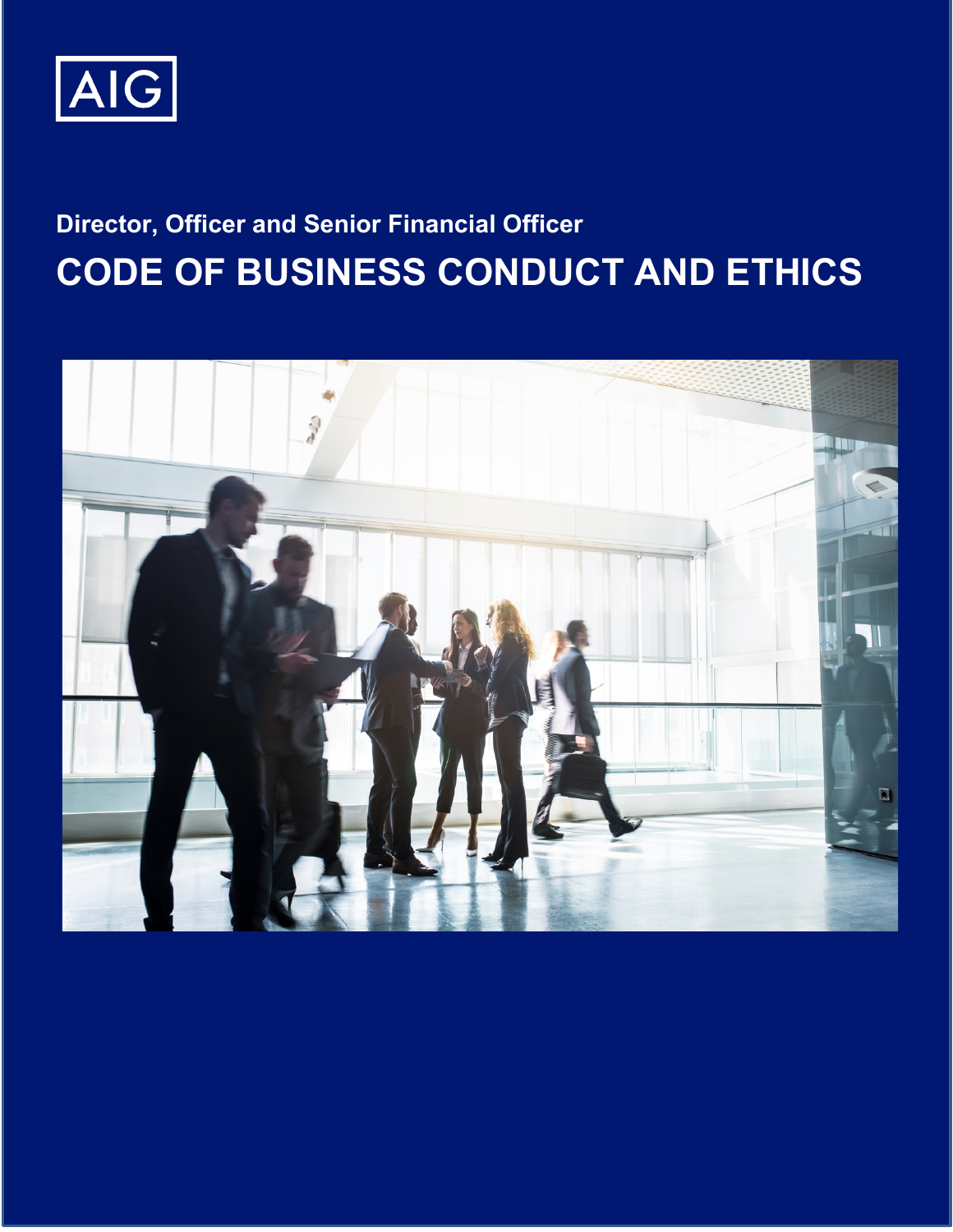# **I. Introduction**

This Code of Business Conduct and Ethics ("Code") embodies the commitment of American International Group, Inc. and its subsidiaries (collectively, "AIG") to conduct its business with the highest ethical standards and in accordance with all applicable laws, rules and regulations of the countries in which AIG engages in business. All members of the various AIG boards of directors, officers of American International Group, Inc. (as appointed by the Board of Directors of American International Group, Inc.), and senior financial officers, as defined in Section XII, are expected to adhere to the principles and procedures set forth in this Code. Directors, officers, and senior financial officers that are also AIG employees are also required to abide by AIG's Employee Code of Conduct, which is not part of this Code.

# **CODE OF BUSINESS CONDUCT & ETHICS** Director, Officer and Senior Financial Officer



# **PART A**

# **II. Honest and Candid Conduct**

Each director, officer, and senior financial officer owes a duty to AIG to act with integrity. Integrity requires, among other things, being honest and candid, adhering to a high standard of business ethics, and observing laws, governmental rules and regulations, and AIG policies in connection with carrying out his or her responsibilities.

## **III.Conflicts of Interest**

A "conflict of interest" occurs when an individual's private interest interferes, or even appears to interfere, with the interests of AIG. A conflict of interest can arise when a director, officer, or senior financial officer takes actions or has interests that may make it difficult to perform his or her AIG work objectively and effectively. A director, officer, or senior financial officer must never use or attempt to use his or her position at AIG to obtain any improper personal benefit, including loans or guarantees of obligations from any person or entity, for himself or herself, for his or her family members, or for any other person. Situations that could result in conflicts of interest should be avoided. Any director, officer, or senior financial officer who is aware of a transaction or relationship that could reasonably be expected to give rise to a conflict of interest should discuss the situation with AIG's General Counsel or Designees (defined as AIG's Chief Compliance Officer or AIG's Corporate Secretary) to determine whether the transaction or relationship is in violation of this Code or the law and the appropriate steps to be taken.

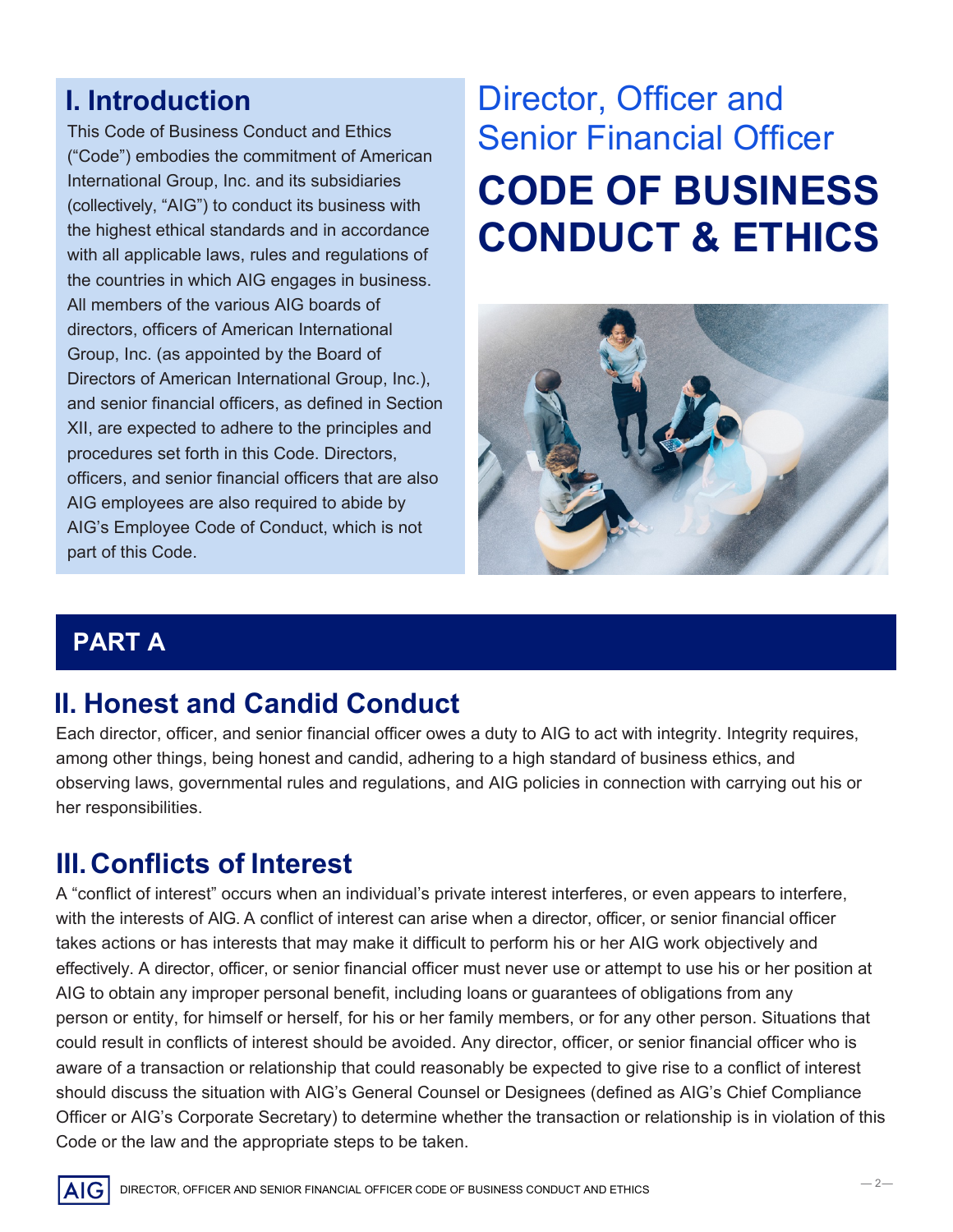## **IV.Corporate Opportunities**

Each director, officer, and senior financial officer owes a duty to AIG to advance AIG's legitimate business interests when the opportunity to do so arises. Each director, officer, and senior financial officer is prohibited from taking for him or herself or directing to a third party a business opportunity that is discovered through the use of AIG corporate property, information, or position, unless AIG has already been offered and declined the opportunity. More generally, directors, officers, and senior financial officers are prohibited from using corporate property, information, or position for personal gain and from competing with AIG. Sometimes the line between personal benefits and AIG's business interests is difficult to draw, and sometimes there are both personal and company benefits in certain activities. Directors, officers and senior financial officers who intend to make use of AIG property or services in a manner not solely for the benefit of AIG should consult beforehand with AIG's General Counsel or Designees.

#### **V. Prohibition on Personal Loans**

Section 13(k)(1) of the Securities and Exchange Act of 1934 prohibits, subject to certain exceptions, AIG from, directly or indirectly, extending, maintaining or arranging for the extension of credit, or renewing an extension of credit, in the form of a personal loan to or for any of AIG's directors or officers. Any director, officer, or senior financial officer who becomes aware that AIG may be extending or arranging for the extension of credit to a director or officer (directly or indirectly, and including arrangements made to immediate family members of directors or officers) should discuss the situation with AIG's General Counsel or Designees to ensure that the extension of credit is in accord with this Code and the law.



## **VI.Confidentiality**

In carrying out AIG's business, directors, officers, and senior financial officers often learn confidential or proprietary information about AIG, its employees, customers, suppliers, or other third parties. Directors, officers, and senior financial officers must maintain the confidentiality of all information so entrusted to them, except when disclosure is authorized or legally required. Confidential or proprietary information of AIG or other companies includes any nonpublic information that would be harmful to the relevant company or helpful to its competitors if disclosed. Notwithstanding anything to the contrary in this Code or otherwise, nothing shall prohibit an individual from providing information to internal authorities within AIG or to a governmental, regulatory or self-regulatory agency, entity or body.

# **VII.Communications**

Information provided by directors, officers, and senior financial officers to AIG must be full, fair, accurate, timely, and understandable.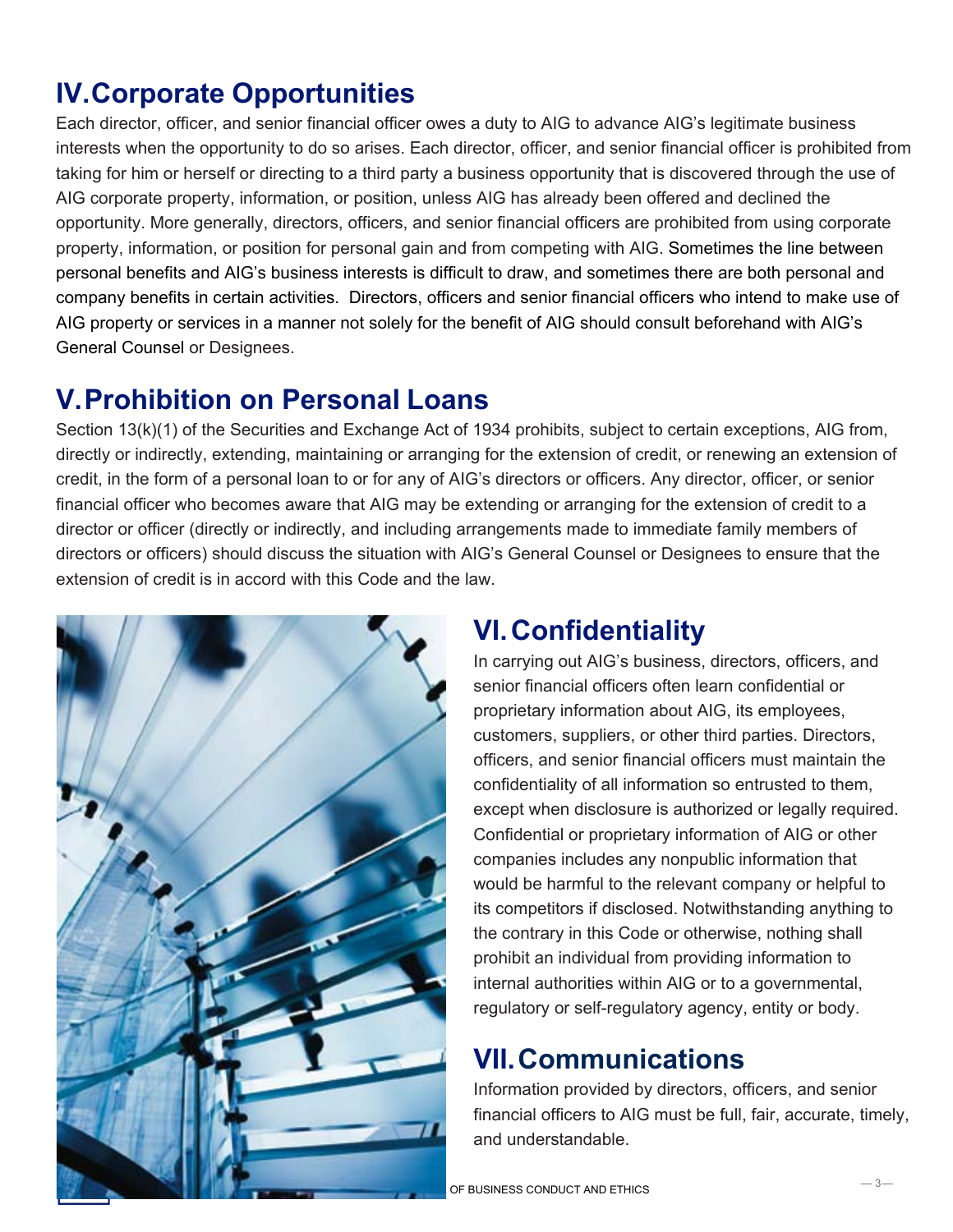#### **VIII. Audits and Investigations**

No director, officer, or senior financial officer shall take any action to fraudulently influence, coerce, manipulate, or mislead AIG's independent auditors or other investigators.

#### **IX.Fair Dealing**

AIG does not seek competitive advantages through illegal or unethical business practices. Each director, officer, and senior financial officer is to deal fairly with AIG's customers, service providers, suppliers, competitors, and employees. No director, officer, or senior financial officer may take unfair advantage of anyone through manipulation, concealment, abuse of privileged information, misrepresentation of material facts, or any other unfair dealing practice.

## **X. Protection and Proper Use of Company Assets**

All directors, officers, and senior financial officers should protect AIG's assets and help ensure their efficient use. All AIG assets should be used for legitimate business purposes only.

## **XI.Compliance with Laws, Rules and Regulations**

**General Compliance.** It is AIG's policy to comply with all applicable laws, rules and regulations in the countries in which AIG engages in business. It is the personal responsibility of each director, officer, and senior financial officer to adhere to the standards and restrictions imposed by those laws, rules, and regulations. In some instances there may be a conflict between the applicable laws of two or more countries; if and when such a conflict is encountered, it is important to consult with AIG's General Counsel or Designees to determine how to resolve the conflict.

**Insider Trading.** It is both illegal and against AIG policy for any director, officer, or senior financial officer who becomes aware in the course of his or her service to AIG of material non‐public information relating to AIG, its suppliers, any of AIG's customers or other companies to buy, sell, or otherwise speculate in any securities of those issuers (including derivatives related to such securities), or recommend that another person buy, sell, hold, or otherwise speculate in the securities of those issuers. Directors of AIG and certain employees may be subject to additional restrictions under the AIG Global Insider Trading Policy and/or any business specific requirements. Any director, officer or senior financial officer who is uncertain about the restrictions applicable to a purchase or sale of any AIG securities or any securities of other companies that he or she is familiar with by virtue of his or her work for AIG, should consult with AIG's General Counsel or Designees before making any such purchase or sale.



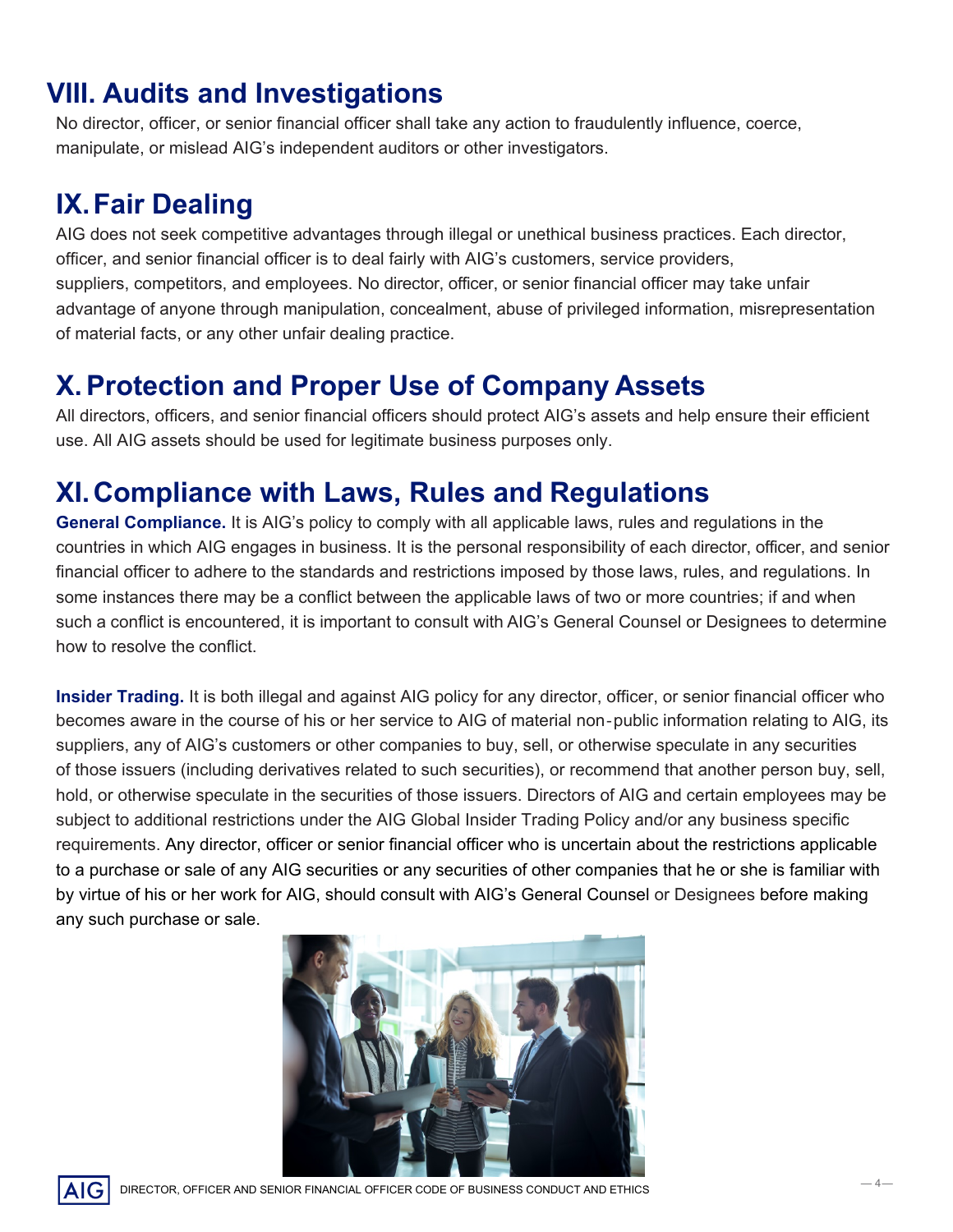#### **PART B**

#### **XII.Senior Financial Officers**

**Application.** For the purpose of this Code, "senior financial officer" means AIG's Chief Executive Officer, AIG's Chief Financial Officer, the Principal Accounting Officer of AIG and designated individuals associated with the financial statement representation process.

#### **Standards. All senior financial officers shall:**

- **A.**Be familiar and comply with AIG's disclosure controls and procedures and internal controls over financial reporting to the extent relevant to his or her area of responsibility, so that AIG's reports and other documents filed, submitted or furnished to the Securities and Exchange Commission ("SEC") comply in all material respects with applicable federal securities laws and SEC rules and regulations;
- **B.**Provide full, fair, accurate, timely, and understandable disclosures in reports and documents that are filed with, submitted or furnished to the SEC and other governmental agencies and in other public communications, and properly review and critically analyze proposed disclosure for completeness (or, where appropriate, delegate this task to others);
- **C.**Provide full, fair, accurate, timely, and understandable information, without misrepresenting or causing others to misrepresent material facts aboutAIG to AIG's independent auditors; and

AIG

**D.**Comply with laws, rules and regulations of national, state, provincial, and local governments and other appropriate regulatory, or selfregulatory agency, entity or body.